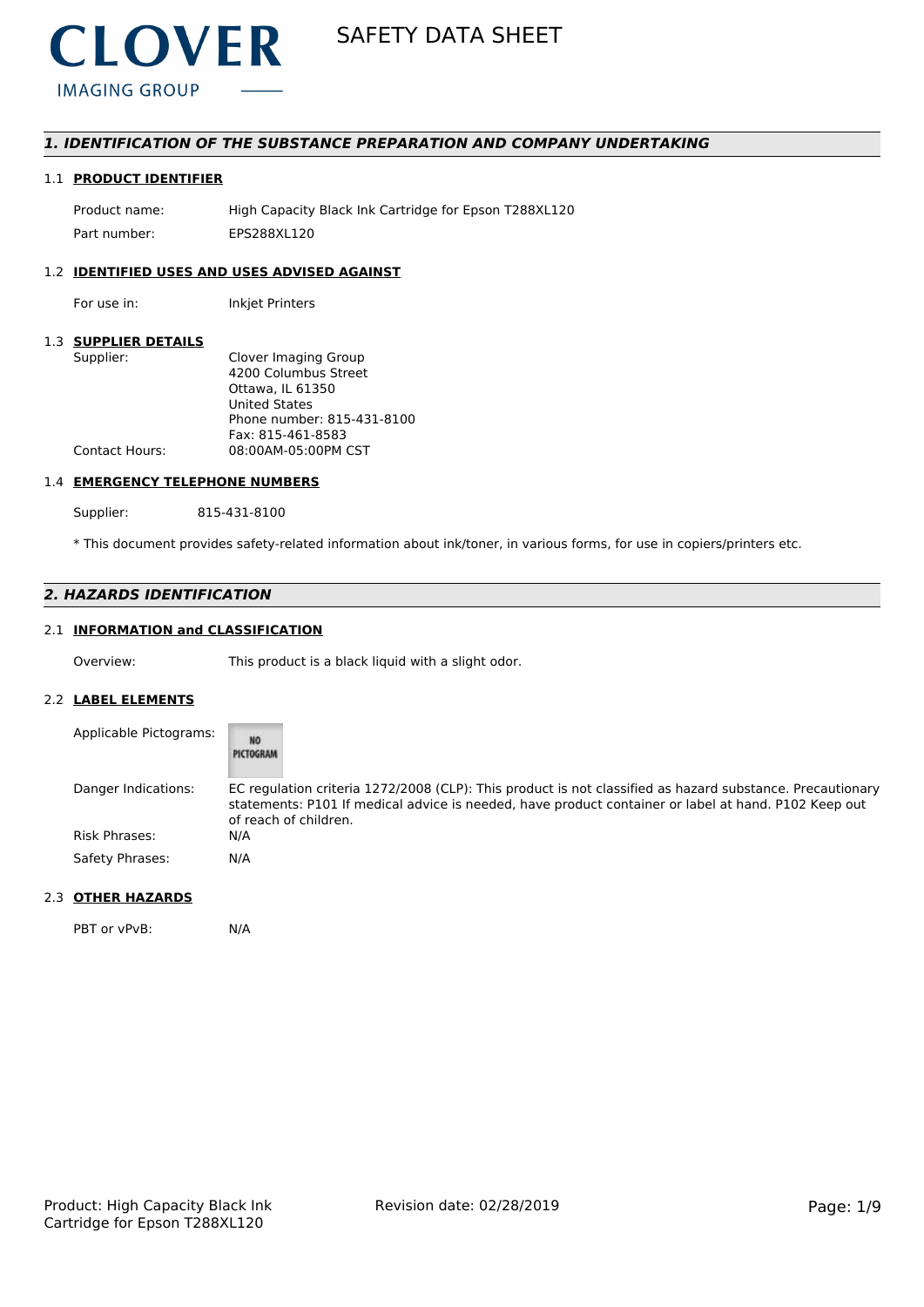

# *3. COMPOSITION / INFORMATION ON INGREDIENTS*

| Ingredients                                    | <b>CAS number</b> | Weight % | <b>OSHA</b><br><b>PEL</b> | <b>ACGIH</b><br><b>TLV</b> | Other                                  |
|------------------------------------------------|-------------------|----------|---------------------------|----------------------------|----------------------------------------|
| Water                                          | 7732-18-5         | 40-85    |                           |                            |                                        |
| Glycerol C3H5(OH)3                             | $56 - 81 - 5$     | $1 - 15$ |                           |                            | EC NUMBER: 200-289-5                   |
| Ethylene glycol C2H6O2                         | 107-21-1          | $.1-9$   |                           |                            | EC NUMBER: 203-473-3; Dangerous        |
|                                                |                   |          |                           |                            | components; Acute Tox. 4, H302         |
| Triethylene glycol                             | 143-22-6          | $.1 - 5$ |                           |                            | EC NUMBER: 205-592-6;                  |
| monobutyl ether                                |                   |          |                           |                            | INGREDIENT HAZARD PHRASES:             |
| C <sub>10</sub> H <sub>22</sub> O <sub>4</sub> |                   |          |                           |                            | $H318: C \geq 30\%$ Causes serious eye |
|                                                |                   |          |                           |                            | damage. H319: $20\% \le C < 30\%$      |
|                                                |                   |          |                           |                            | Causes serious eye irritation.         |
| 2-Pyrrolidinone C4H7NO                         | 616-45-5          | . 1-4    |                           |                            | EC NUMBER: 210-483-1                   |
| <b>Black Pigment</b>                           | Trade secret      | .1-5     |                           |                            |                                        |

The Full Text for all R-Phrases are Displayed in Section 16

#### **COMPOSITION COMMENTS**

The Data Shown is in accordance with the latest Directives.

This section provides composition information for the specified substance/mixture.

# *4. FIRST-AID MEASURES*

### 4.1 **FIRST AID MEASURES**

# 4.1.1 **FIRST AID INSTRUCTIONS BY RELEVANT ROUTES OF EXPOSURE**

| Inhalation:   | Remove to fresh air. If respiration is difficult, administer artificial respiration and seek medical<br>advice.                                                                                                                     |
|---------------|-------------------------------------------------------------------------------------------------------------------------------------------------------------------------------------------------------------------------------------|
| Eye contact:  | Do not rub eyes. Immediately flush eyes with large amounts of clean, warm water (low pressure)<br>for at least 15 minutes. If the irritation persists, seek medical advice.                                                         |
|               |                                                                                                                                                                                                                                     |
| Skin contact: | Immediately wash affected areas with mild soap and water. If the irritation persists, seek medical<br>advice.                                                                                                                       |
| Ingestion:    | Ingestion is not an expected route of exposure during normal use of the product. If ingested, seek<br>medical attention. Induce vomiting only if indicated by the doctor. Never give anything by mouth to<br>an unconscious person. |

# 4.1.2 **ADDITIONAL FIRST AID INFORMATION**

Additional first aid information: N/A Immediate Medical Attention Required: N/A

#### 4.2 **SYMPTOMS AND EFFECTS**

| Acute Symptoms from Exposure:   | N/A |
|---------------------------------|-----|
| Delayed Symptoms from Exposure: | N/A |

# 4.3 **IMMEDIATE SPECIAL TREATMENT OR EQUIPMENT REQUIRED**

```
N/A
```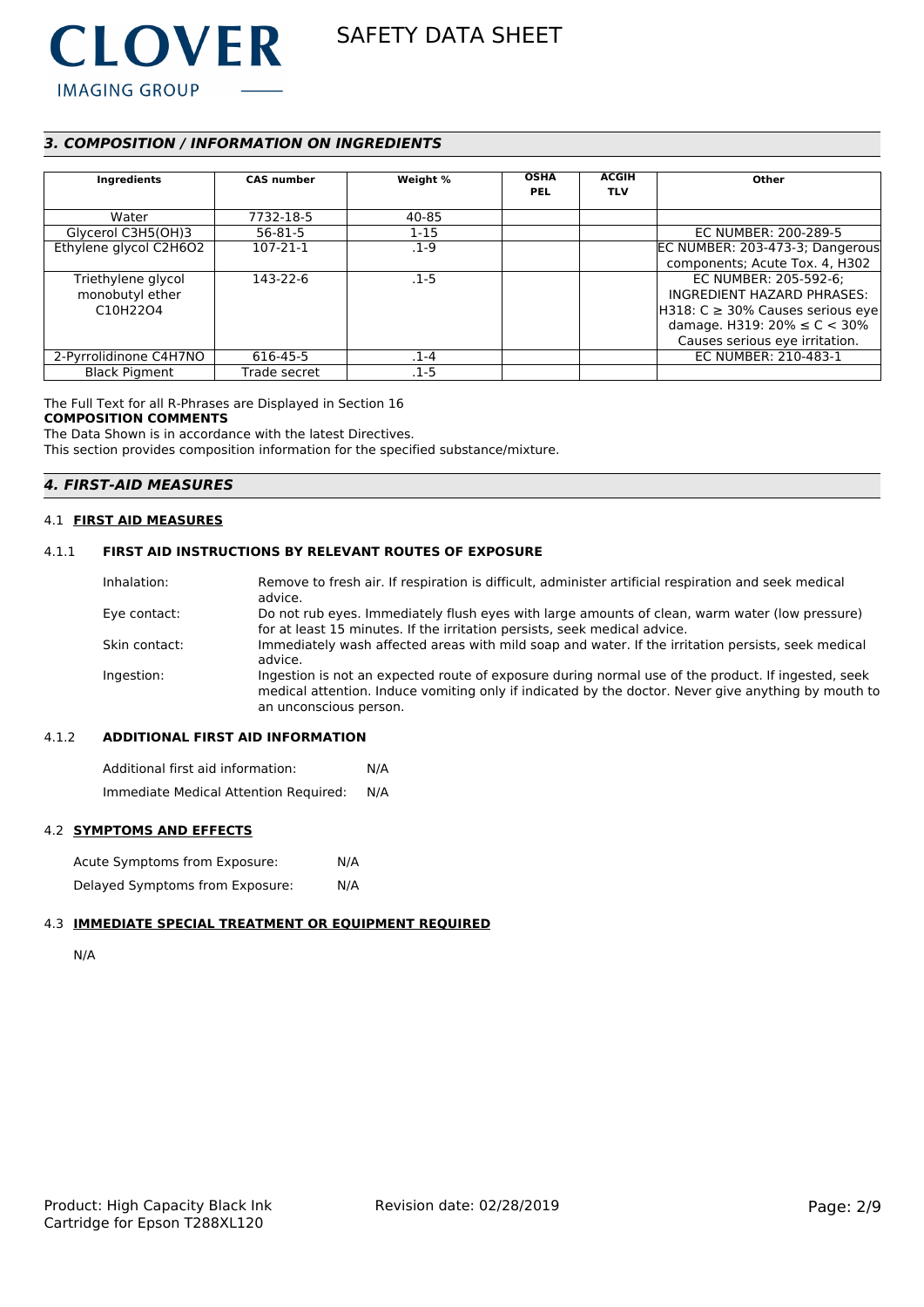

# *5. FIRE-FIGHTING MEASURES*

#### 5.1 **EXTINGUISHING MEDIA**

Recommended Extinguishing Media: Dry chemical, carbon dioxide, water spray or regular foam. Extinguishing Media Not to be Used: Not known.

#### 5.2 **SPECIAL HAZARD**

Unusual Fire/Explosion Hazards: Product is a nonflammable water-based solution. Hazardous combustion products (gases/vapors) produced in fire can include carbon monoxide, carbon dioxide, nitrogen oxides, and smoke.

Extinguishing Media Not to be Used: N/A

#### 5.3 **ADVICE FOR FIRE FIGHTERS**

Avoid inhalation of smoke. Wear protective clothing and wear self-contained breathing apparatus

#### *6. ACCIDENTAL RELEASE MEASURES*

# 6.1 **PERSONAL PRECAUTIONS, PROTECTIVE EQUIPMENT AND EMERGENCY PROCEDURES**

#### 6.1.1 **PRECAUTIONS FOR NON-EMERGENCY PERSONNEL**

Wear appropriate personal protective measures, avoid contact eyes and skin.

# 6.1.2 **ADDITIONAL FIRST AID INFORMATION**

N/A

#### 6.1.3 **PERSONAL PROTECTION**

Wear personal protective equipment as described in Section 8.

#### 6.2 **ENVIRONMENTAL PRECAUTIONS**

Regulatory Information: Keep product out of sewers and watercourses.

#### 6.3 **METHODS AND MATERIAL FOR CONTAINMENT AND CLEANUP**

Spill or Leak Cleanup Procedures: Transfer the leaked products to container. Absorb with inert absorbent such as dry, sand or diatomaceous earth, commercial sorbents, or recover using pumps. Flush a small amount of residue with large amounts of water and detergent.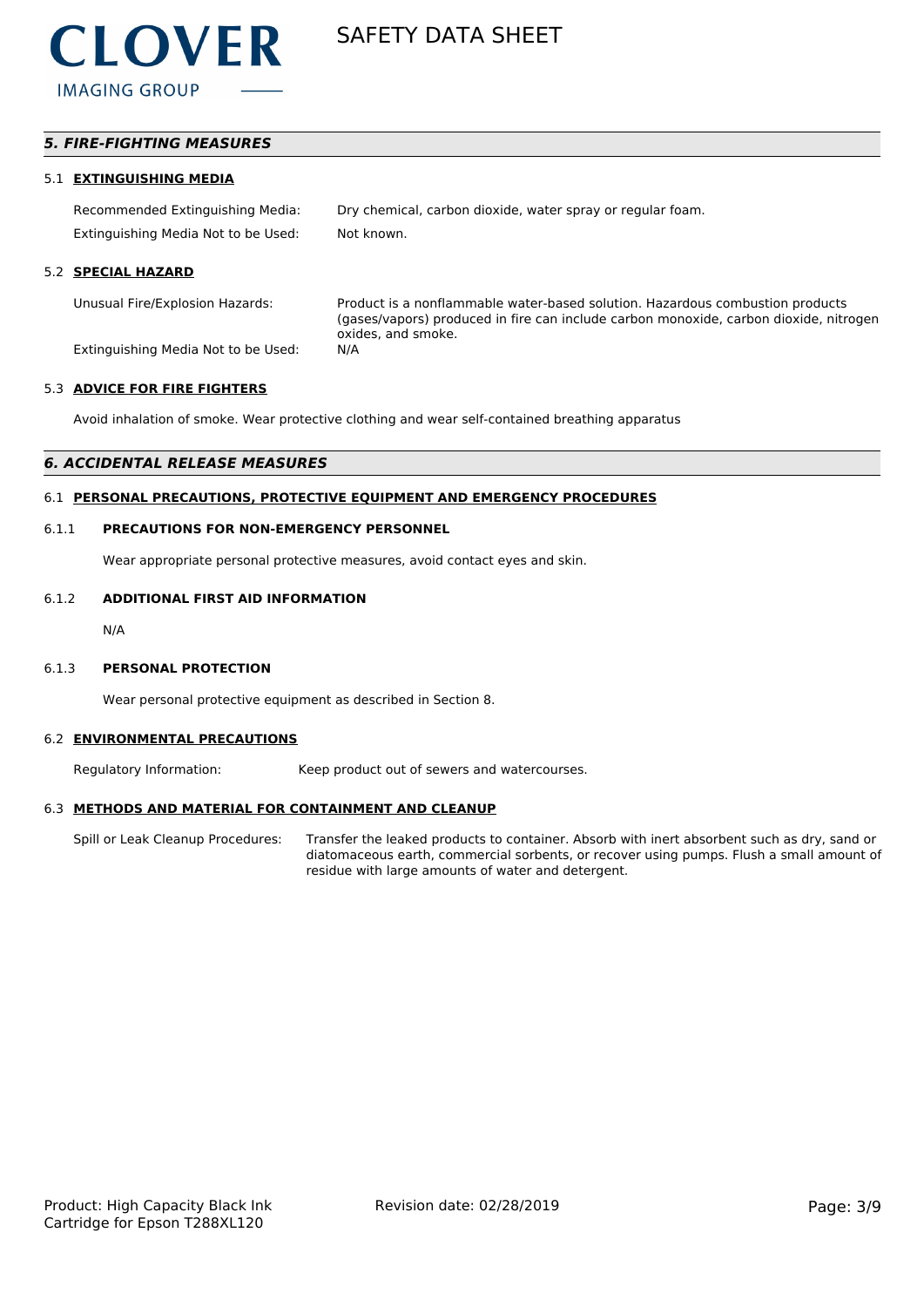# *7. HANDLING AND STORAGE*

#### 7.1 **PRECAUTIONS FOR SAFE HANDLING**

Recommendations for Handling: No special precautions when used as intended. Keep containers closed. If toner, avoid creating dust. Keep away from ignition sources. Advice on General Hygiene: Never eat, drink or smoke in work areas. Practice good personal hygiene after using this material, especially before eating, drinking, smoking, using the restroom, or applying cosmetics.

#### 7.2 **CONDITIONS FOR SAFE STORAGE**

Avoid high temperatures, >100°F/32°C

#### 7.3 **SPECIFIC END USES**

Printing devices

#### *8. EXPOSURE CONTROLS/PERSONAL PROTECTION*

#### 8.1 **CONTROL PARAMETERS**

The best protection is to enclose operations and/or provide local exhaust ventilation at the site of chemical release in order to maintain airborne concentrations of the product below OSHA PELs (See Section 3). Local exhaust ventilation is preferred because it prevents contaminant dispersion into the work area by controlling it at its source.

#### 8.2 **EXPOSURE CONTROLS**

#### **Respiratory protection:**

IMPROPER USE OF RESPIRATORS IS DANGEROUS. Seek professional advice prior to respirator selection and use. Follow OSHA respirator regulations (29 CFR 1910.134 and 1910.137) and, if necessary, wear a NIOSH approved respirator. Select respirator based on its suitability to provide adequate worker protection for given work conditions, levels of airborne contamination, and sufficient levels of oxygen.

#### **Eye/Face Protection:**

Contact lenses are not eye protective devices. Appropriate eye protection must be worn instead of, or in conjunction with contact lenses.

#### **Hand/Skin Protection:**

For emergency or non-routine operations (cleaning spills, reactor vessels, or storage tanks), wear an SCBA. WARNING! Air purifying respirators do not protect worker in oxygen deficient atmospheres.

#### **Additional Protection:**

N/A

#### **Protective Clothing and Equipment:**

Wear chemically protective gloves, boots, aprons, and gauntlets to prevent prolonged or repeated skin contact. Wear splashproof chemical goggles and face shield when working with liquid, unless full face piece respiratory protection is worn.

#### **Safety Stations:**

Make emergency eyewash stations, safety/quick-drench showers, and washing facilities available in work area.

#### **Contaminated Equipment:**

Separate contaminated work clothes from street clothes. Launder before reuse. Remove material from your shoes and clean personal protective equipment. Never take home contaminated clothing.

#### **Comments:**

Never eat, drink or smoke in work areas. Practice good personal hygiene after using this material, especially before eating, drinking, smoking, using the restroom, or applying cosmetics.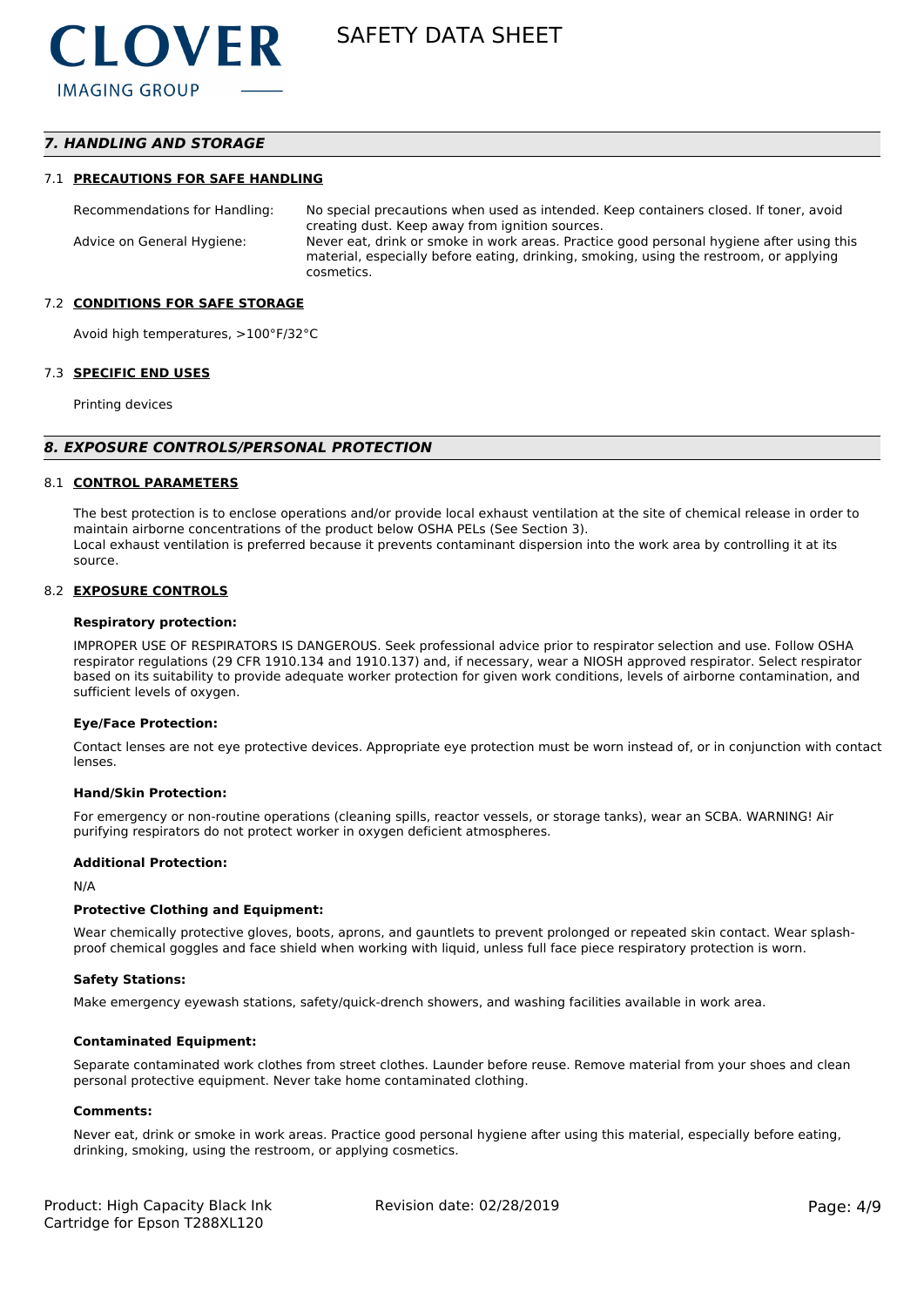# *9. PHYSICAL AND CHEMICAL PROPERTIES*

# 9.1 **DETAIL INFORMATION**

| Physical state:            | APPEARANCE: Black liquid. |
|----------------------------|---------------------------|
| Color:                     | <b>Black</b>              |
| Odor:                      | Slight                    |
| Odor threshold:            | N/A                       |
|                            |                           |
| Boiling point:             | N/A                       |
| Melting point:             | N/A                       |
| Flash point:               | >93.3 °C (>200 °F)        |
| <b>Explosion limits:</b>   | N/A                       |
| Relative density:          | N/A                       |
| Auto-ignition temperature: | N/A                       |

# 9.2 **OTHER INFORMATION**

SPECIFIC GRAVITY (H20=1): >1 SOLUBILITY IN WATER: Miscible. Viscosity: >1cp pH: 7-9

# *10. CHEMICAL STABILITY AND REACTIVITY*

## 10.1 **Reactivity:**

| <b>Reactivity Hazards:</b><br>Data on Mixture Substances: | None<br>None                                                                                                   |
|-----------------------------------------------------------|----------------------------------------------------------------------------------------------------------------|
| 10.2 Chemical Stability:                                  | The product is stable. Under normal conditions of storage and use, hazardous<br>polymerization will not occur. |
| 10.3 Hazardous Polymerization:                            | Stable under conditions of normal use.                                                                         |
| 10.4 Conditions to Avoid:                                 | Keep away from heat, flame, sparks and other ignition sources.                                                 |
| 10.5 Incompatible Materials:                              | Strong oxidizing materials                                                                                     |
| 10.6 Hazardous Decomposition:                             | Will not occur.                                                                                                |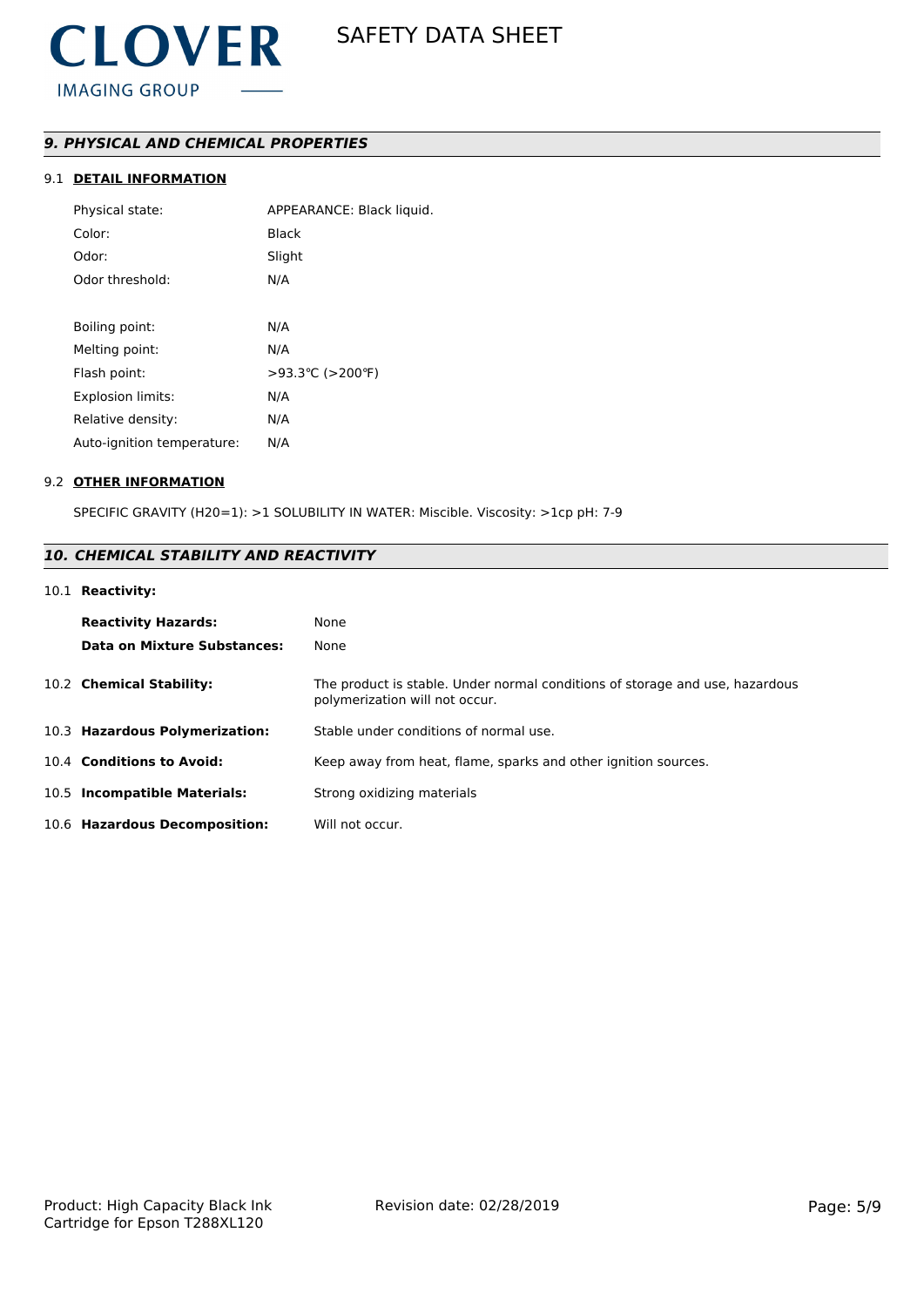

# *11. INFORMATION ON TOXICOLOGICAL EFFECT*

| <b>Mixtures:</b>                   | N/A                                                                                                                                                                                             |
|------------------------------------|-------------------------------------------------------------------------------------------------------------------------------------------------------------------------------------------------|
| <b>Acute Toxicity:</b>             | Component Analysis - LD50/LC50: The components of this material have been reviewed in various<br>sources and the following selected endpoints are published: Glycerol, Oral LD50 Rat >31.5 g/kg |
|                                    | (RTECS); Ethylene glycol, Oral LD50 Rat >13.4 g/kg(RTECS); Triethylene Glycol Monobutyl Ether,<br>Oral LD50 Rat >5.3g/kg(RTECS); 2-Pyrrolidone, Oral LD50 Rat >8000mg/kg(RTECS)                 |
| <b>Skin Corrosion/Irritation:</b>  | No irritation                                                                                                                                                                                   |
| <b>Serious Eye Damage:</b>         | No data available                                                                                                                                                                               |
| Inhalation:                        | N/A                                                                                                                                                                                             |
| <b>Sensitization:</b>              | N/A                                                                                                                                                                                             |
|                                    |                                                                                                                                                                                                 |
| <b>Mutagenicity:</b>               | N/A                                                                                                                                                                                             |
| <b>Carcinogenicity:</b>            | N/A                                                                                                                                                                                             |
| <b>Reproductive Toxicity:</b>      | N/A                                                                                                                                                                                             |
| <b>STOT - Single Exposure:</b>     | N/A                                                                                                                                                                                             |
| <b>STOT - Multiple Exposure:</b>   | N/A                                                                                                                                                                                             |
| Ingestion:                         | N/A                                                                                                                                                                                             |
| <b>Hazard Class Information:</b>   | N/A                                                                                                                                                                                             |
| <b>Mixture on Market Data:</b>     | N/A                                                                                                                                                                                             |
| Symptoms:                          | N/A                                                                                                                                                                                             |
| Delayed/Immediate Effects: N/A     |                                                                                                                                                                                                 |
| <b>Test Data on Mixture:</b>       | N/A                                                                                                                                                                                             |
| <b>Not Meeting Classification:</b> | N/A                                                                                                                                                                                             |
| <b>Routes of Exposure:</b>         | N/A                                                                                                                                                                                             |
| <b>Interactive Effects:</b>        | N/A                                                                                                                                                                                             |
| <b>Absence of Specific Data:</b>   | N/A                                                                                                                                                                                             |
| Mixture vs Substance Data: N/A     |                                                                                                                                                                                                 |
| <b>12. ECOLOGICAL INFORMATION</b>  |                                                                                                                                                                                                 |

| 12.1 Eco toxicity:                  | N/A |
|-------------------------------------|-----|
| 12.2 Degradability:                 | N/A |
| 12.3 Bioaccumulation Potential: N/A |     |
| 12.4 Mobility in Soil:              | N/A |
| 12.5 PBT & vPvB Assessment:         | N/A |
| 12.6 Other Adverse Effects:         | N/A |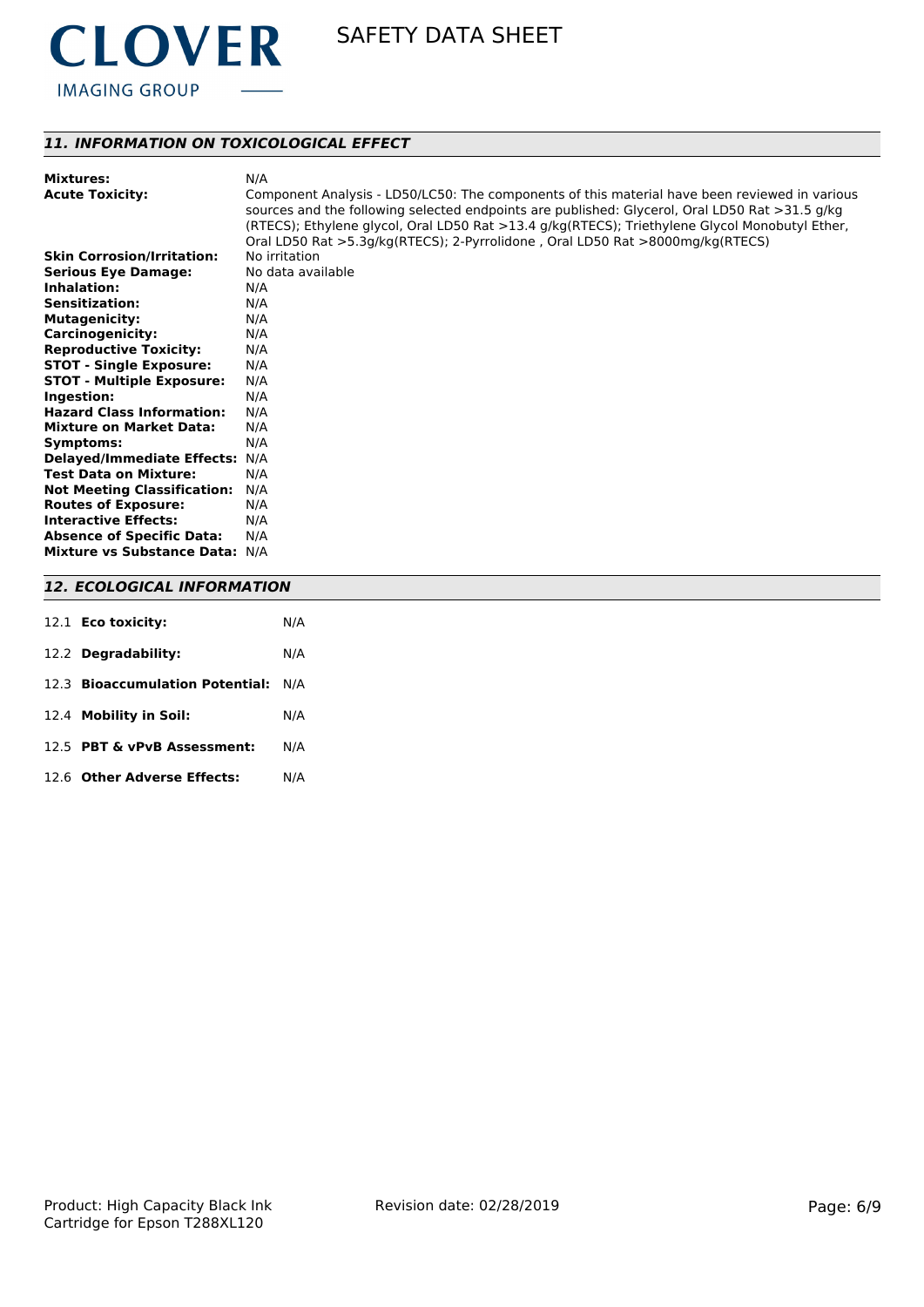# *13. DISPOSAL CONSIDERATIONS*

### **Disposal Information:**

 Dispose of product in accordance with local authority regulations. Empty container retains product residue.

#### **Physical/Chemical Properties that affect Treatment:**

Symbol: This product is not classified as dangerous

Risk Phrases: This product is not classified according to the federal, state and local environmental regulations.

#### **Waste Treatment Information:**

If toner, do not shred toner cartridge, unless dust-explosion prevention measures are taken. Finely dispersed particles may form explosive mixtures in air. Dispose of in compliance with federal, state, and local regulations.

#### **Personal Protection Required:**

N/A

| <b>14. TRANSPORT INFORMATION</b>       |               |  |
|----------------------------------------|---------------|--|
| 14.1 <b>ID Number:</b>                 | N/A           |  |
| 14.2 Shipping Name:                    | Not Regulated |  |
| 14.3 Hazard Class:                     | N/A           |  |
| 14.4 Packing Group:                    | N/A           |  |
| 14.5 Environmental Hazards:            | N/A           |  |
| 14.6 User Precautions:                 | N/A           |  |
| 14.7 Bulk Transport:                   | N/A           |  |
| <b>15. REGULATORY INFORMATION</b>      |               |  |
| 15.1 Regulatory Information:           | N/A           |  |
| EPA Regulatory Information: N/A        |               |  |
| <b>CERCLA Reportable Quantity: N/A</b> |               |  |
| 15.2 Superfund Information:            |               |  |
| <b>Hazard Categories:</b>              |               |  |
| Immediate: N/A                         |               |  |
| Delayed: N/A                           |               |  |
| Fire: N/A                              |               |  |
| Pressure: N/A                          |               |  |
| <b>Reactivity: N/A</b>                 |               |  |
| Section 302 - Extremely Hazardous: N/A |               |  |
| Section 311 - Hazardous: N/A           |               |  |
| 15.3 State Regulations:                | N/A           |  |
| 15.4 Other Regulatory Information:     | N/A           |  |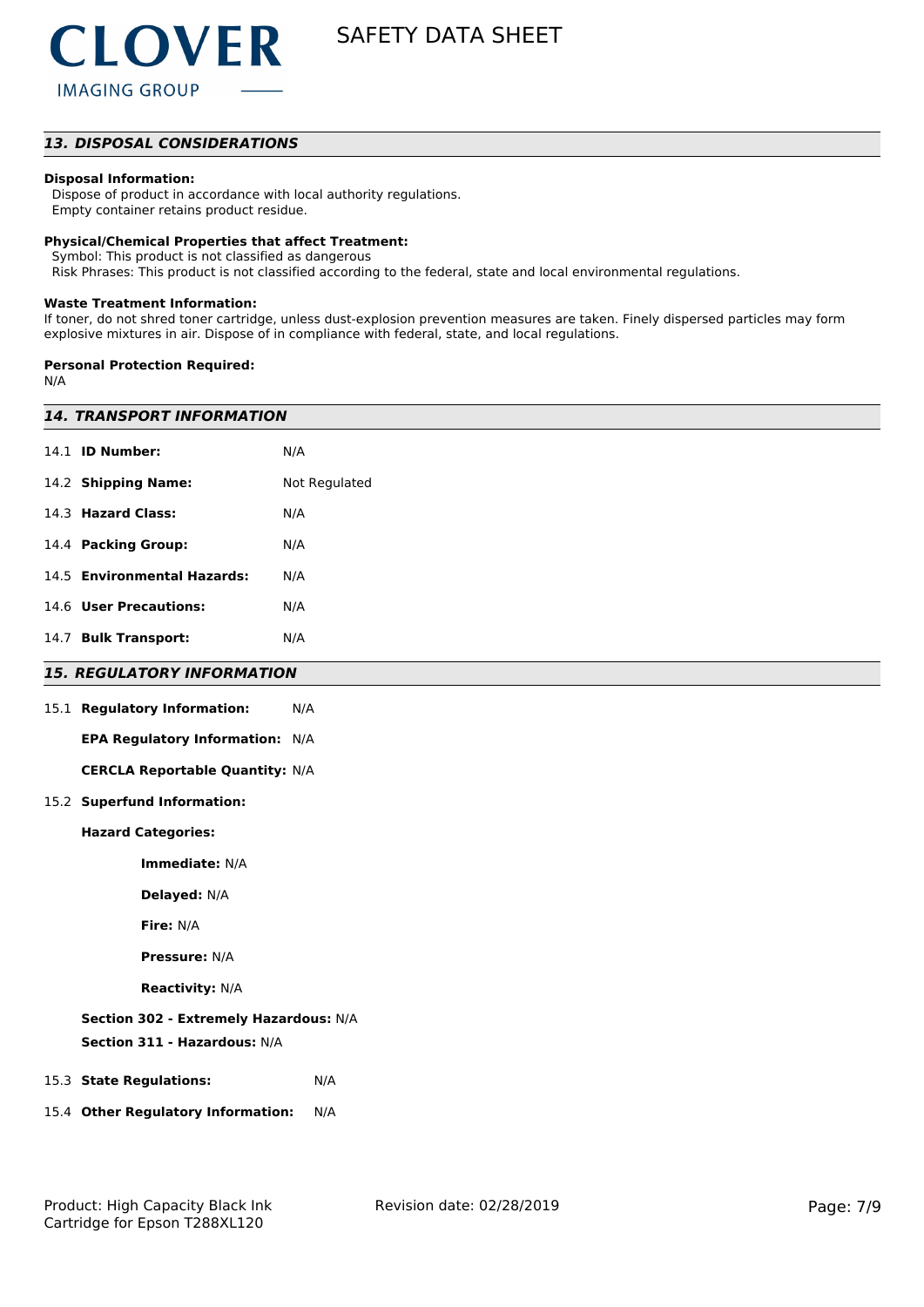

# *16. OTHER INFORMATION*

| <b>General Comments:</b>          | This information is based on our current knowledge. It should not therefore be construed as<br>guaranteeing specific properties of the products as described or their suitability for a particular<br>application |
|-----------------------------------|-------------------------------------------------------------------------------------------------------------------------------------------------------------------------------------------------------------------|
| <b>Creation Date of this SDS:</b> | 07/17/2020                                                                                                                                                                                                        |